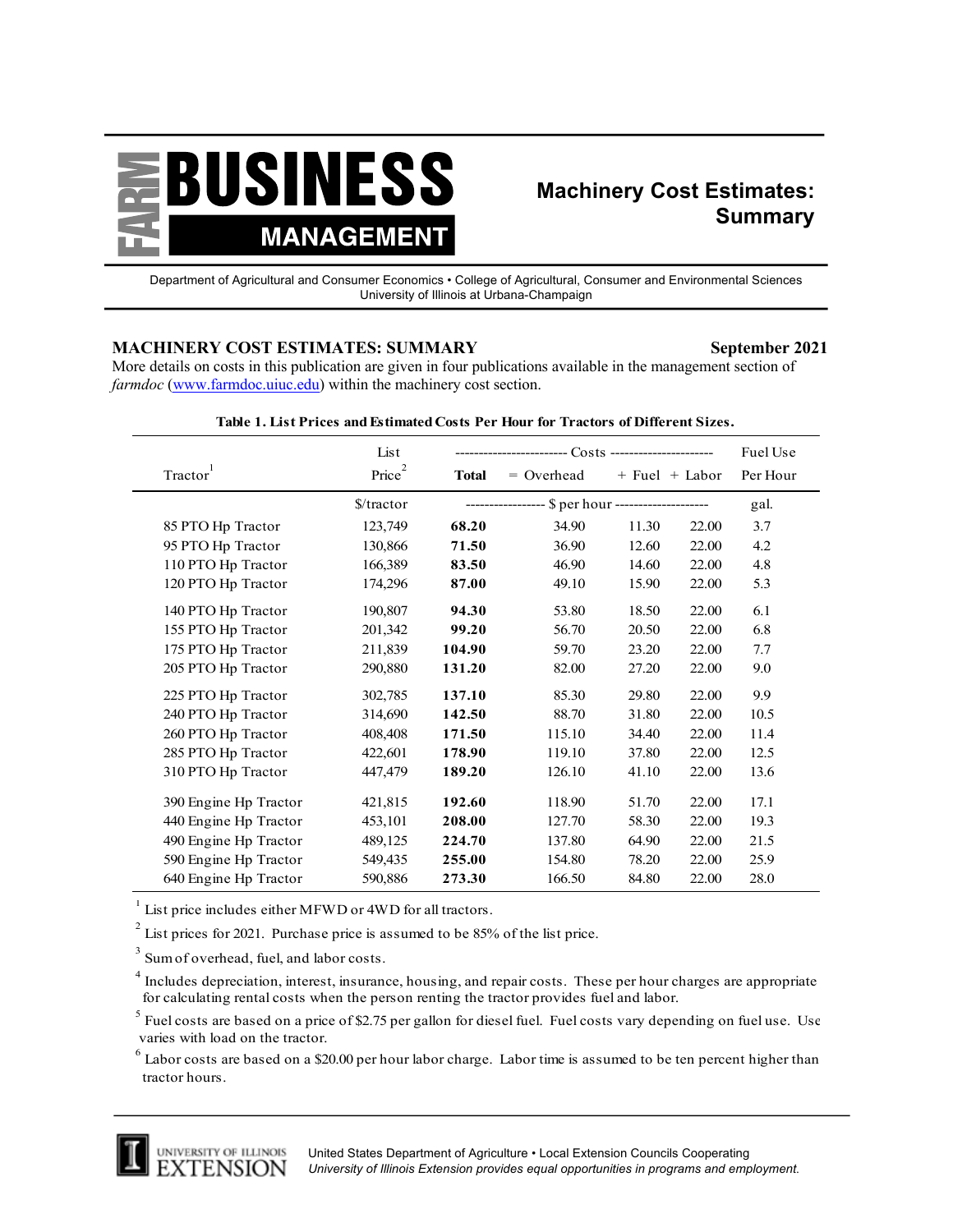|                                        |           | Tractor    | Implement        | Fuel          |          | Fuel    |
|----------------------------------------|-----------|------------|------------------|---------------|----------|---------|
| Operation                              | $Total =$ | Overhead + | Overhead +       | & Lube<br>$+$ | Labor    | Use     |
| Primary tillage                        |           |            | \$ per acre ---- |               |          | gal     |
| Chisel plow                            | 13.60     | 6.00       | 4.60             | 2.00          | 1.00     | 0.7     |
| Disk ripper (disk, chisel, rolling bk) | 27.70     | 9.00       | 10.90            | 6.10          | 1.70     | 2.0     |
| Combination ripper                     | 29.10     | 9.40       | 11.60            | 6.40          | 1.70     | 2.1     |
| Vertical tillage, rolling basket       | 13.20     | 4.40       | 6.60             | 1.40          | $0.80\,$ | 0.5     |
| Moldboard plow                         | 40.30     | 17.40      | 12.50            | 5.70          | 4.70     | 1.9     |
| Mulch tiller (disk, chisel)            | 21.60     | 10.10      | 5.50             | 3.30          | 2.70     | 1.1     |
| Offset disk                            | 18.80     | 8.50       | 5.20             | 2.80          | 2.30     | 0.9     |
| Strip tillage                          | 17.30     | 5.10       | 8.80             | 2.50          | 0.90     | $0.8\,$ |
| V-ripper (shanks only)                 | 23.40     | 13.80      | 2.70             | 4.50          | 2.40     | 1.5     |
| <b>Secondary tillage</b>               |           |            |                  |               |          |         |
| Field cultivator                       | 11.10     | 3.70       | 5.10             | 1.60          | 0.70     | 0.5     |
| Mulch finisher (disk, chisel, drag)    | 16.60     | 5.50       | 8.30             | 1.80          | 1.00     | 0.6     |
| Tandem disk                            | 13.70     | 4.40       | 6.60             | 1.60          | 1.10     | 0.5     |
| High performance disk                  | 14.30     | 4.00       | 6.60             | 3.00          | 0.70     | $1.0\,$ |
| Planting                               |           |            |                  |               |          |         |
| Broadcast seeding                      | 9.10      | 4.30       | 0.70             | 1.40          | 2.70     | 0.5     |
| Conventional planter                   | 17.20     | 4.00       | 10.80            | 1.30          | 1.10     | 0.4     |
| Split-row planter                      | 14.90     | 4.20       | 8.10             | 1.50          | 1.10     | 0.5     |
| No-till planter                        | 19.00     | 4.20       | 12.20            | 1.50          | 1.10     | 0.5     |
| Grain drill                            | 15.40     | 4.60       | 7.30             | 1.60          | 1.90     | 0.5     |
| No-till drill                          | 27.20     | 7.70       | 13.80            | 2.60          | 3.10     | 0.9     |
| Air Seeder                             | 18.10     | 5.60       | 9.70             | 1.80          | 1.00     | 0.6     |
| Crop care                              |           |            |                  |               |          |         |
| Rotary hoe                             | 6.10      | 1.80       | 3.00             | 0.60          | 0.70     | 0.2     |
| Row cultivating                        | 15.10     | 4.70       | 7.60             | 1.60          | 1.20     | 0.5     |
| Spraying and ammonia application       |           |            |                  |               |          |         |
| Self-propelled                         | 4.50      |            | 4.20             | 0.10          | 0.20     | 0.0     |
| Pull-type                              | 4.60      | 0.70       | 3.20             | 0.30          | 0.40     | 0.1     |
| Anhydrous ammonia                      | 17.10     | 5.20       | 9.30             | 1.60          | 1.00     | 0.5     |
| Liquid Fertilizer Applicator           | 7.70      | 2.60       | 3.50             | 0.90          | 0.70     | 0.3     |
| Mowing <sup>2</sup>                    | 25.10     | 9.20       | 8.90             | 3.20          | 3.80     | 1.0     |

**Table 2. Per Acre Field Operation Costs.**

 $\sigma^2$  Cost applies to soybean acres only.<br>
<sup>2</sup> Mowing costs are \$146.00 per hour

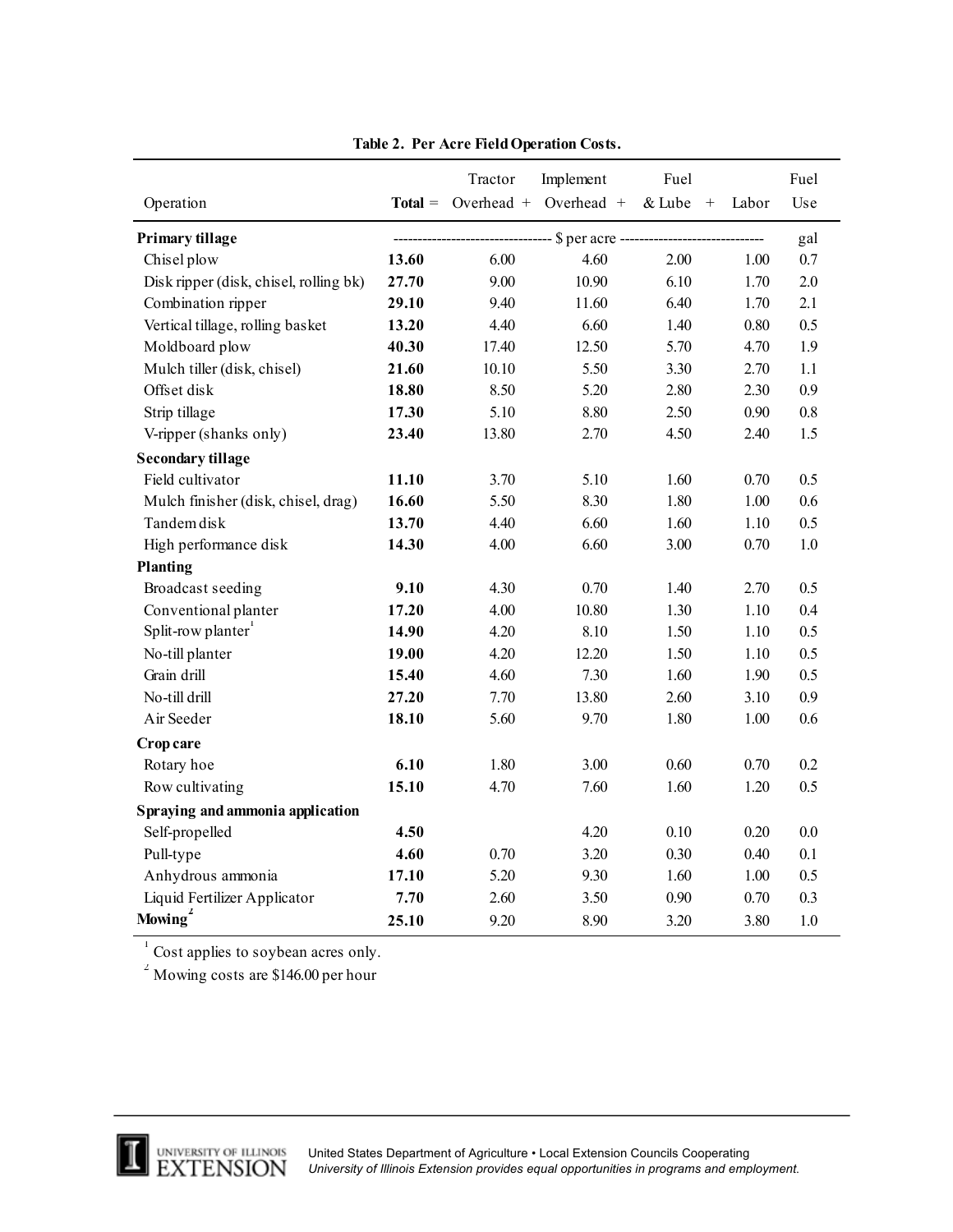| Combining $1$              |                   |
|----------------------------|-------------------|
| Com                        | $$38.50$ per acre |
| Soybean                    | \$33.40 per acre  |
| Grain Cart <sup>2</sup>    |                   |
| Corn                       | $$15.10$ per acre |
| Soybean                    | \$8.40 per acre   |
| Grain Hauling <sup>3</sup> | \$0.10 per bu.    |

**Table 3. Summary of Harvesting Costs.**

 $1$  Based on a 470 HP combine used on 2,500 acres.

 $2^{2}$  Based on a \$68,300 grain cart used on 1,900 acres.

 $3$  Hauling costs from field to storage will vary depending on distance to storage, unloading time, and other factors.